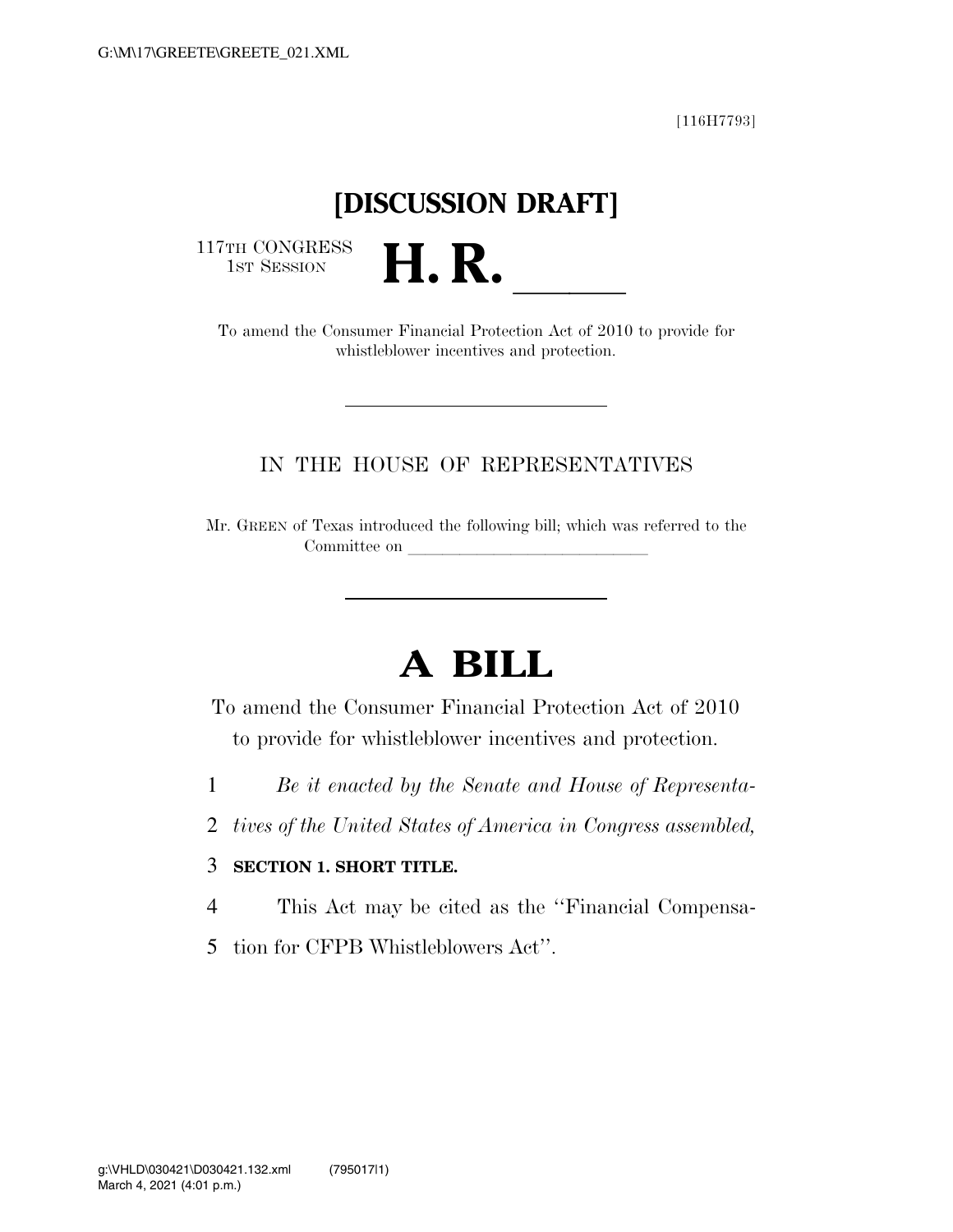| 1              | SEC. 2. BUREAU WHISTLEBLOWER INCENTIVES AND PRO-       |  |
|----------------|--------------------------------------------------------|--|
| $\overline{2}$ | <b>TECTION.</b>                                        |  |
| 3              | (a) IN GENERAL.—The Consumer Financial Protec-         |  |
| 4              | tion Act (12 U.S.C. 5481 et seq.) is amended by adding |  |
| 5              | at the end of section 1017 the following:              |  |
| 6              | "SEC. 1017A. WHISTLEBLOWER INCENTIVES AND PROTEC-      |  |
| 7              | TION.                                                  |  |
| 8              | "(a) DEFINITIONS.—In this section:                     |  |
| 9              | "(1) ADMINISTRATIVE PROCEEDING OR COURT                |  |
| 10             | ACTION.—The term 'administrative proceeding or         |  |
| 11             | court action' means any judicial or administrative     |  |
| 12             | action brought by the Bureau that results in mone-     |  |
| 13             | tary sanctions greater than or equal to $$500,000$ .   |  |
| 14             | "(2) FUND.—The term 'Fund' means the Con-              |  |
| 15             | sumer Financial Civil Penalty Fund established         |  |
| 16             | under section $1017(d)(1)$ .                           |  |
| 17             | "(3) MONETARY SANCTIONS.—The term 'mone-               |  |
| 18             | tary sanctions' means, with respect to any adminis-    |  |
| 19             | trative proceeding or court action, any monies, in-    |  |
| 20             | cluding penalties, disgorgement, restitution, dam-     |  |
| 21             | ages, interest, ordered to be paid or other amounts    |  |
| 22             | of relief obtained under section $1055(a)(2)$ .        |  |
| 23             | ``(4)<br>ORIGINAL INFORMATION.—The<br>term             |  |
| 24             | 'original information' means information that—         |  |
| 25             | $\lq\lq$ is derived from the independent               |  |
| 26             | knowledge or analysis of a whistleblower;              |  |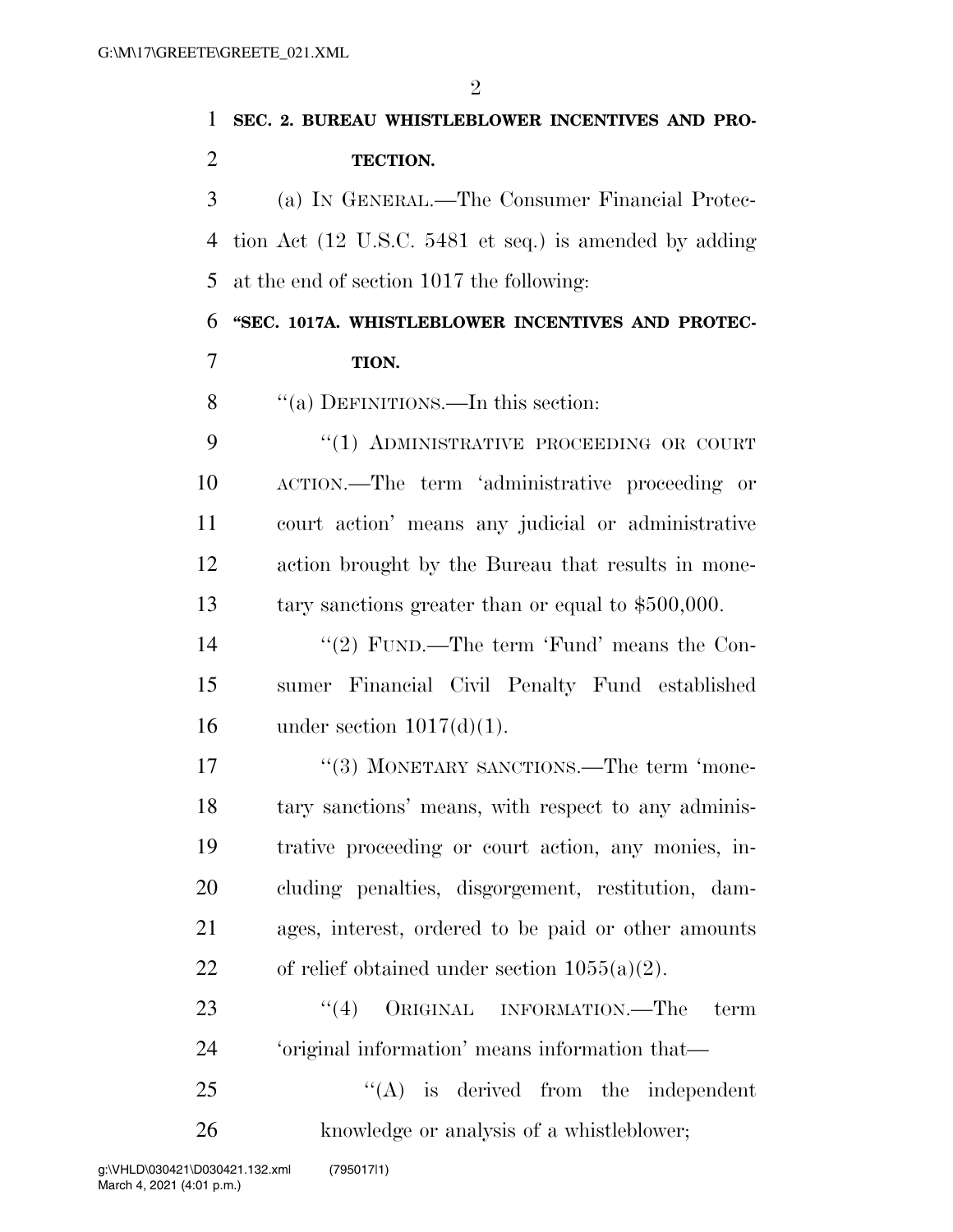1 ''(B) is not known to the Bureau from any other source, unless the whistleblower is the original source of the information;  $"({\rm C})$  is not exclusively derived from an al- legation made in a judicial or administrative hearing, in a governmental report, hearing, or from the news media, unless the whistleblower is a source of the information; and 9 ''(D) is not exclusively derived from an al- legation made in an audit, examination or in- vestigation. 12 ''(5) SUCCESSFUL ENFORCEMENT.—The term

 'successful enforcement' includes, with respect to any administrative proceeding or court action brought by the Bureau, any settlement of such pro-ceeding or action.

17 "(6) WHISTLEBLOWER.—The term 'whistle- blower' means any individual, or 2 or more individ- uals acting jointly, who provides original information relating to a violation of Federal consumer financial law, consistent with any rule or regulation issued by the Bureau under this section.

23  $\frac{1}{10}$   $\frac{1}{2}$   $\frac{1}{2}$   $\frac{1}{2}$   $\frac{1}{2}$   $\frac{1}{2}$   $\frac{1}{2}$   $\frac{1}{2}$   $\frac{1}{2}$   $\frac{1}{2}$   $\frac{1}{2}$   $\frac{1}{2}$   $\frac{1}{2}$   $\frac{1}{2}$   $\frac{1}{2}$   $\frac{1}{2}$   $\frac{1}{2}$   $\frac{1}{2}$   $\frac{1}{2}$   $\frac{1}{2}$   $\frac{1}{2}$   $\frac{1}{2$ 

24 "(1) IN GENERAL.—In any administrative pro-ceeding or court action the Bureau, subject to regu-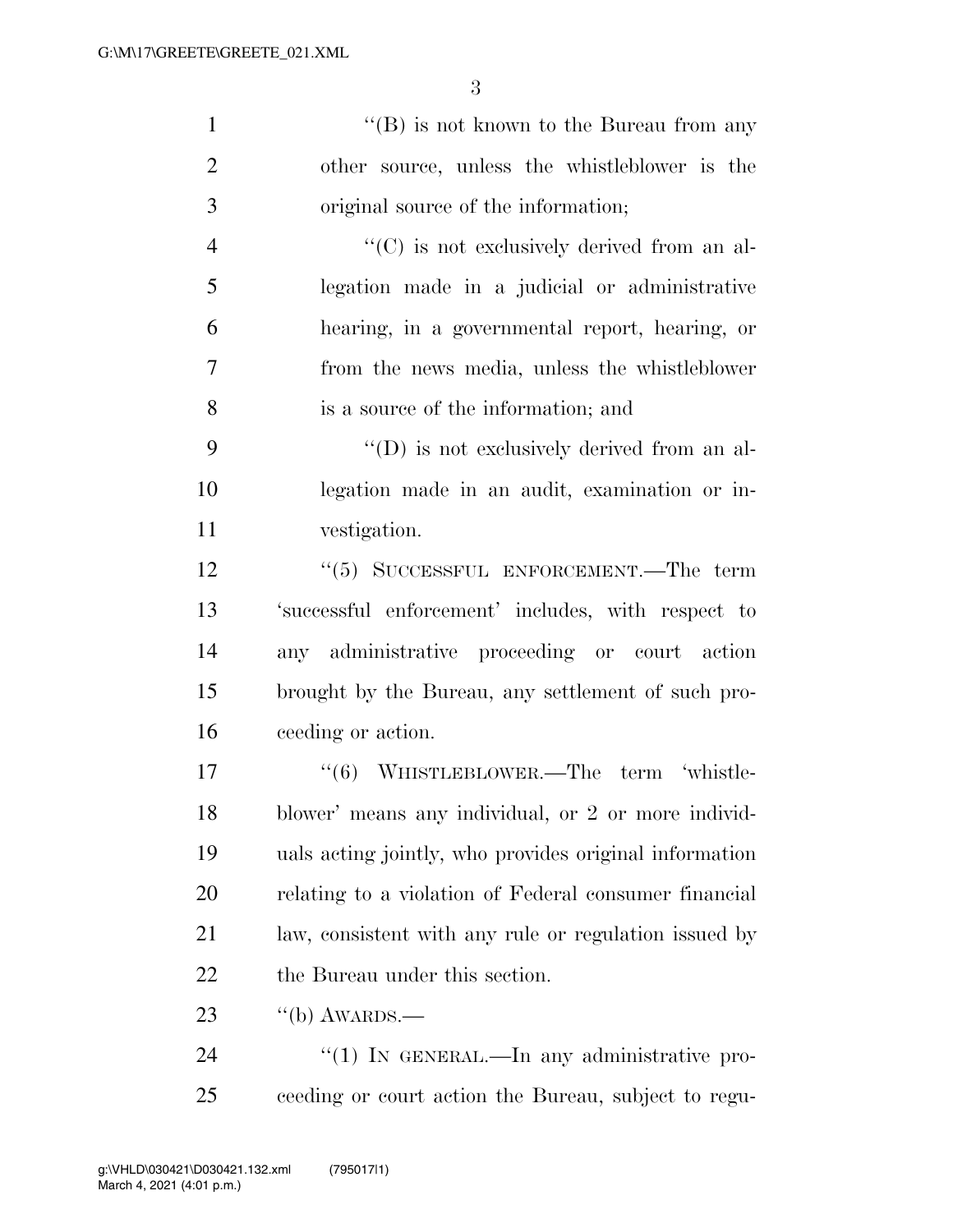| $\mathbf{1}$   | lations prescribed by the Bureau and subject to sub-  |  |
|----------------|-------------------------------------------------------|--|
| $\overline{2}$ | section (c), shall pay an award or awards to 1 or     |  |
| 3              | more whistleblowers who voluntarily provided origi-   |  |
| $\overline{4}$ | nal information that led to the successful enforce-   |  |
| 5              | ment of the covered administrative proceeding or      |  |
| 6              | court action in an aggregate amount equal to-         |  |
| 7              | $\lq\lq$ not less than 10 percent, in total, of       |  |
| 8              | what has been collected of the monetary sanc-         |  |
| 9              | tions imposed in the action; and                      |  |
| 10             | "(B) not more than 30 percent, in total, of           |  |
| 11             | what has been collected of the monetary sanc-         |  |
| 12             | tions imposed in the action.                          |  |
| 13             | "(2) PAYMENT OF AWARDS.—Any amount paid               |  |
| 14             | under paragraph (1) shall be paid from the Fund.      |  |
| 15             | "(3) AWARD MINIMUM.—If the Bureau is un-              |  |
| 16             | able to collect at least $$1,000,000$ of the monetary |  |
| $17\,$         | sanctions imposed in the action, the Bureau shall     |  |
| 18             | provide for an award to any single whistleblower      |  |
| 19             | equal to the greater of—                              |  |
| 20             | "(A) 10 percent of the amount collected; or           |  |
| 21             | "(B) $$50,000.$                                       |  |
| 22             | "(c) DETERMINATION OF AMOUNT OF AWARD; DE-            |  |
| 23             | NIAL OF AWARD.                                        |  |
| 24             | ``(1)<br>DETERMINATION<br>OF<br><b>AMOUNT</b><br>OF   |  |
| 25             | AWARD.                                                |  |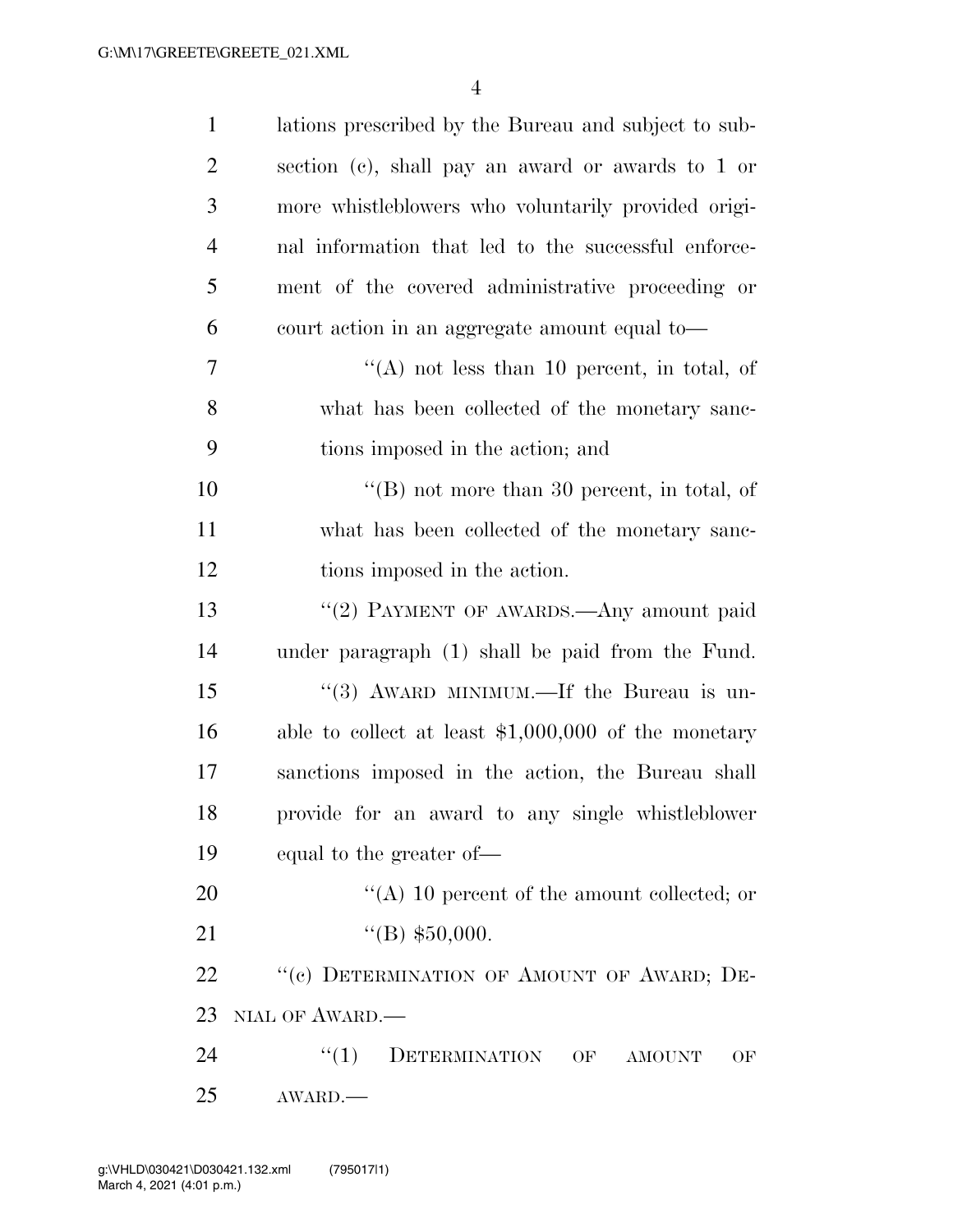| $\mathbf{1}$   | "(A) DISCRETION.—The determination of             |
|----------------|---------------------------------------------------|
| $\overline{2}$ | the percentage amount of an award made under      |
| 3              | subsection (b) shall be in the discretion of the  |
| $\overline{4}$ | Bureau.                                           |
| 5              | "(B) CRITERIA.—In determining the per-            |
| 6              | centage amount of an award made under sub-        |
| 7              | section (b), the Bureau shall take into consider- |
| 8              | ation—                                            |
| 9              | "(i) the significance of the informa-             |
| 10             | tion provided by the whistleblower to the         |
| 11             | successful enforcement of the administra-         |
| 12             | tive proceeding or court action;                  |
| 13             | "(ii) the degree of assistance provided           |
| 14             | by the whistleblower and any legal rep-           |
| 15             | resentative of the whistleblower in an ad-        |
| 16             | ministrative proceeding or court action;          |
| 17             | "(iii) the programmatic interest of the           |
| 18             | Bureau in deterring violations of Federal         |
| 19             | consumer financial law (including applica-        |
| 20             | ble regulations) by making awards to whis-        |
| 21             | tleblowers who provide information that           |
| 22             | leads to the successful enforcement of such       |
| 23             | laws; and                                         |
| 24             | "(iv) such additional relevant factors"           |
| 25             | as the Bureau may establish by rule or            |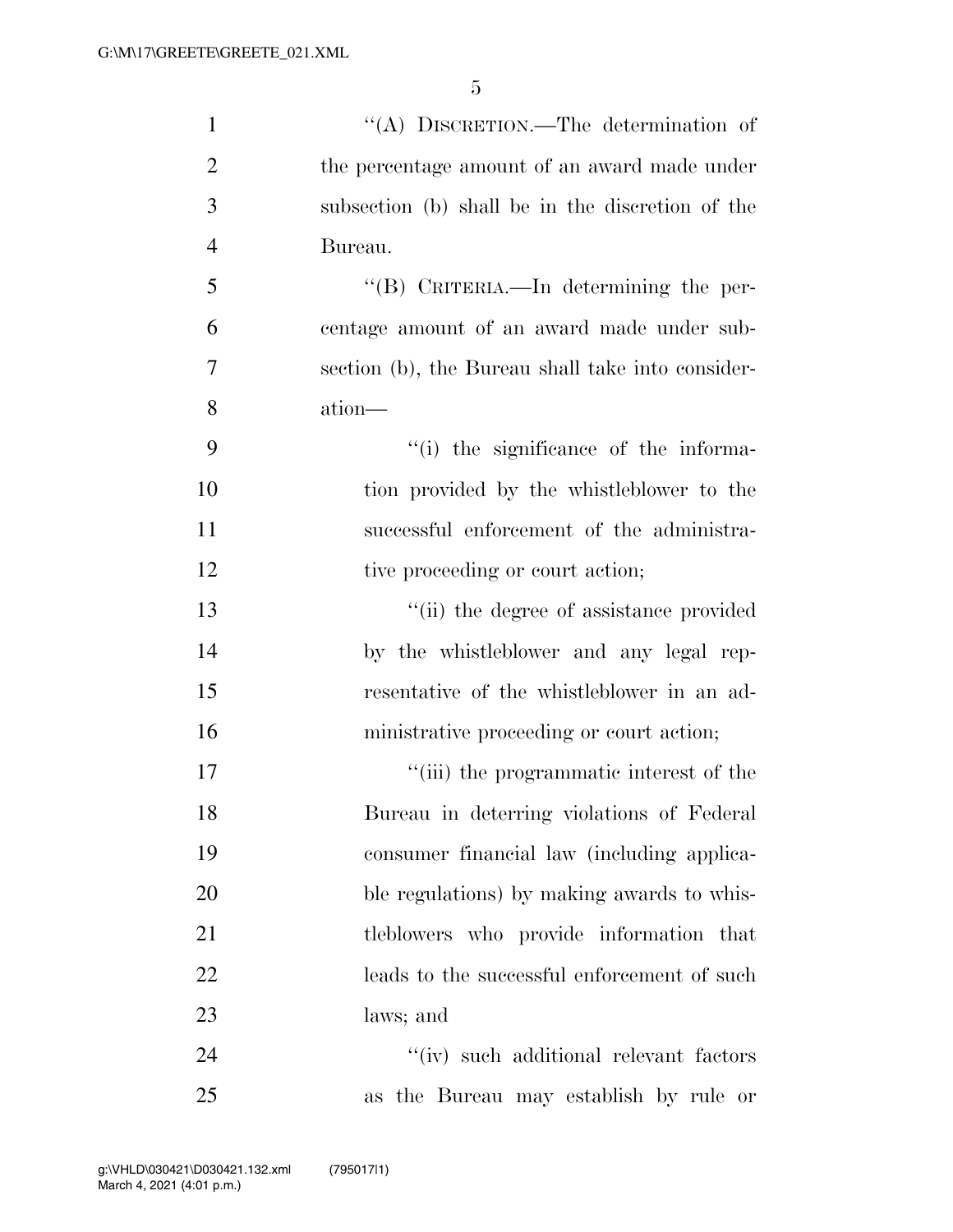| $\mathbf{1}$   | regulation, including the amount available         |
|----------------|----------------------------------------------------|
| $\overline{2}$ | in the Fund for prioritizing restitution to        |
| 3              | affected consumers.                                |
| $\overline{4}$ | "(2) DENIAL OF AWARD. No award under               |
| 5              | subsection (b) shall be made—                      |
| 6              | "(A) to any whistleblower who is, or was at        |
| 7              | the time the whistleblower acquired the original   |
| 8              | information submitted to the Bureau, a mem-        |
| 9              | ber, officer, or employee of an entity described   |
| 10             | in subclauses (I) through (V) of subsection        |
| 11             | (h)(1)(C)(i);                                      |
| 12             | $\lq\lq (B)$ to any whistleblower who is convicted |
| 13             | of a criminal violation related to the adminis-    |
| 14             | trative proceeding or court action for which the   |
| 15             | whistleblower otherwise could receive an award     |
| 16             | under this section;                                |
| 17             | $\lq\lq$ (C) to any whistleblower who is found to  |
| 18             | be liable for the conduct in the administrative    |
| 19             | proceeding or court action, or a related action,   |
| 20             | for which the whistleblower otherwise could re-    |
| 21             | ceive an award under this section;                 |
| 22             | $\lq\lq$ to any whistleblower who planned          |
| 23             | and initiated the conduct at issue in the admin-   |
| 24             | istrative proceeding or court action for which     |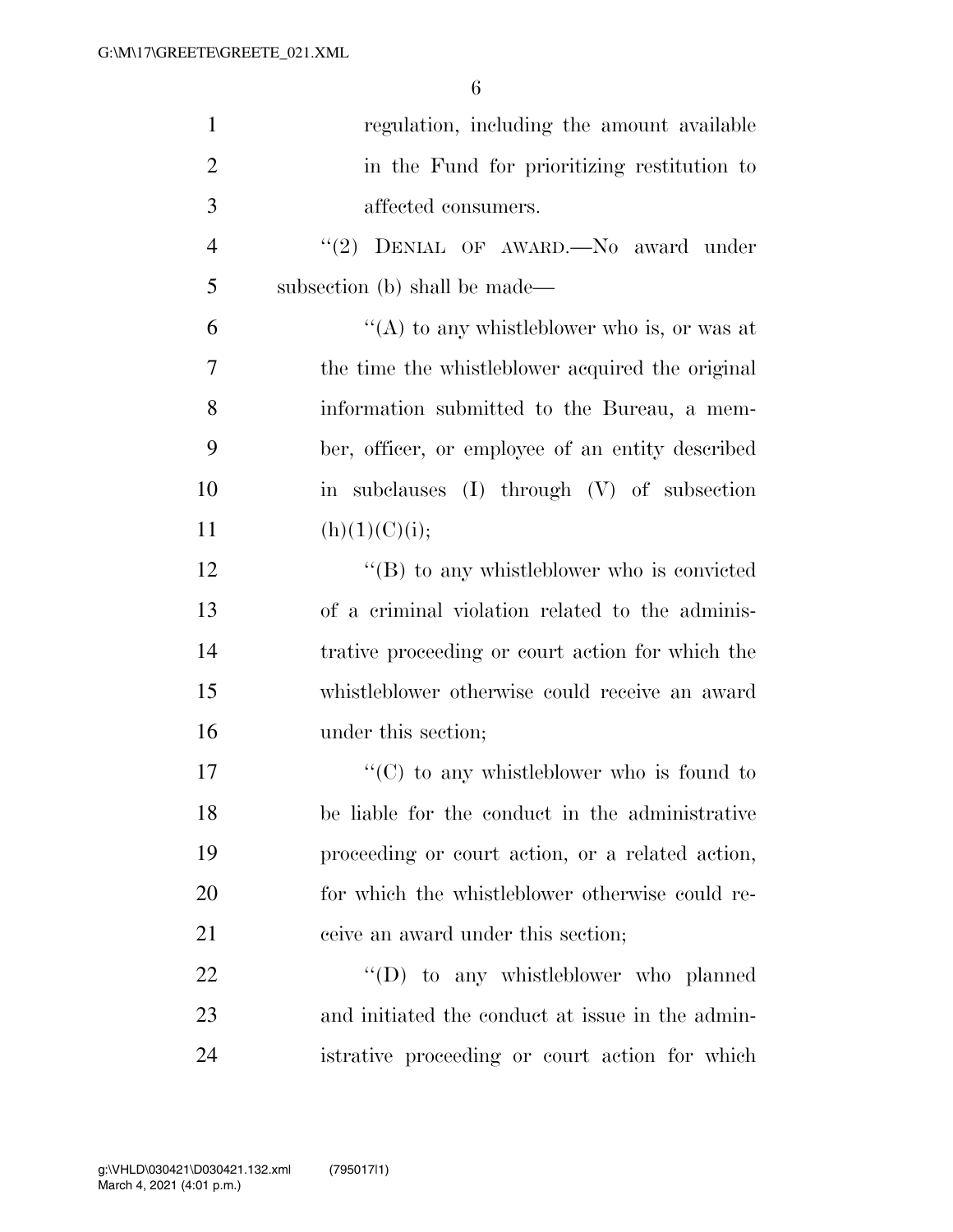| $\mathbf{1}$   | the whistleblower otherwise could receive an       |
|----------------|----------------------------------------------------|
| $\overline{2}$ | award under this section;                          |
| 3              | $\lq\lq(E)$ to any whistleblower who submits in-   |
| $\overline{4}$ | formation to the Bureau that is based on the       |
| 5              | facts underlying the administrative proceeding     |
| 6              | or court action previously submitted by another    |
| 7              | whistleblower; and                                 |
| 8              | "(F) to any whistleblower who fails to sub-        |
| 9              | mit information to the Bureau in such form as      |
| 10             | the Bureau may, by rule or regulation, require.    |
| 11             | "(d) REPRESENTATION.-                              |
| 12             | "(1) PERMITTED REPRESENTATION.—Any                 |
| 13             | whistleblower who makes a claim for an award under |
| 14             | subsection (b) may be represented by counsel.      |
| 15             | $"(2)$ REQUIRED REPRESENTATION.—                   |
| 16             | "(A) IN GENERAL.—Any whistleblower                 |
| 17             | who anonymously makes a claim for an award         |
| 18             | under subsection (b) shall be represented by       |
| 19             | counsel if the whistleblower submits the infor-    |
| 20             | mation upon which the claim is based.              |
| 21             | "(B) DISCLOSURE OF IDENTITY.—Prior to              |
| 22             | the payment of an award, a whistleblower shall     |
| 23             | disclose the identity of the whistleblower and     |
| 24             | provide such other information as the Bureau       |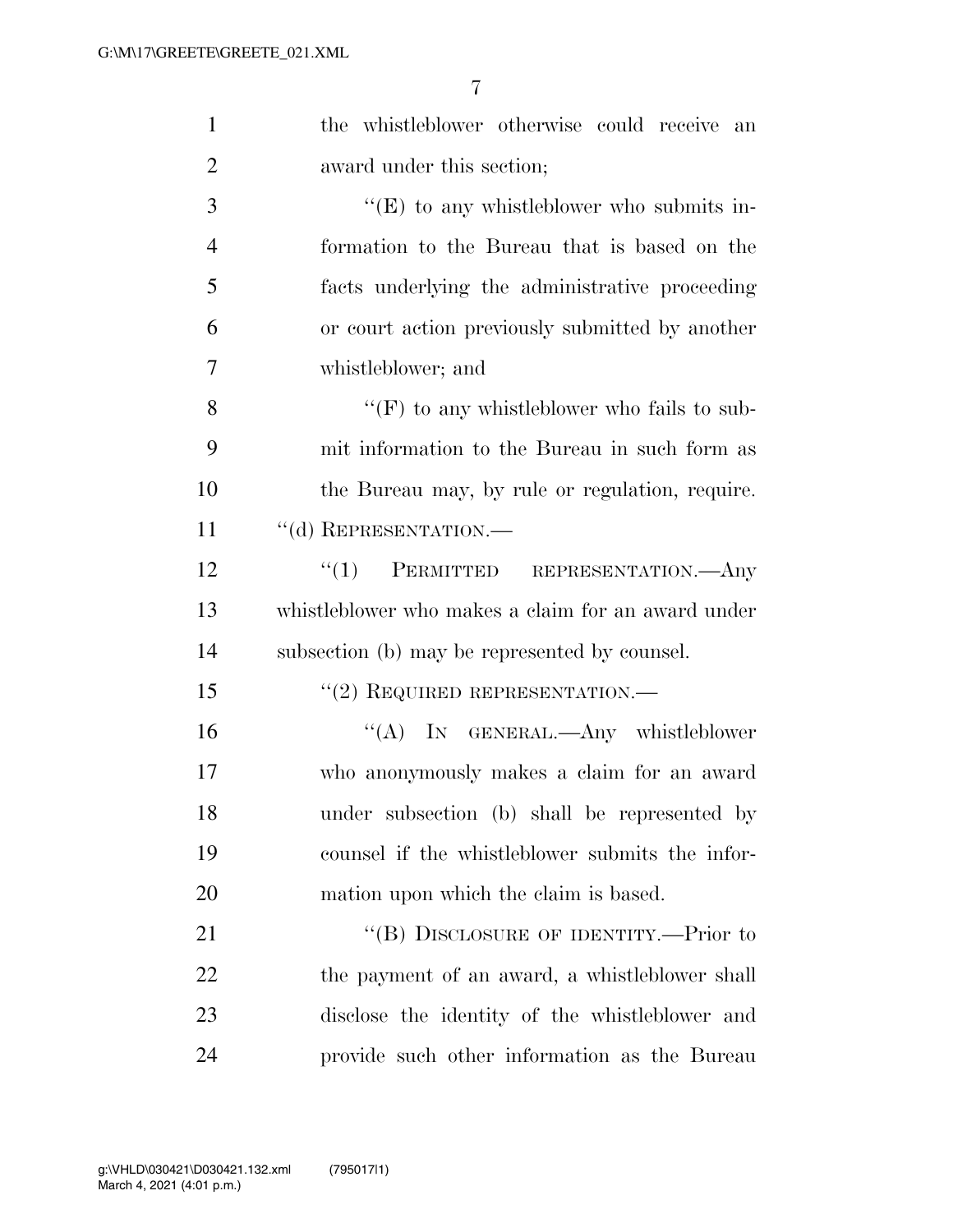may require, directly or through counsel of the whistleblower.

 ''(e) NO CONTRACT NECESSARY.—No contract or other agreement with the Bureau is necessary for any whistleblower to receive an award under subsection (b), unless otherwise required by the Bureau by rule or regula-tion.

 ''(f) APPEALS.—Any determination made under this section, including whether, to whom, or in what amount to make awards, shall be in the discretion of the Bureau. Any such determination, except the determination of the amount of an award if the award was made in accordance with subsection (b), may be appealed to the appropriate court of appeals of the United States not more than 30 days after the determination is issued by the Bureau. The court shall review the determination made by the Bureau in accordance with section 706 of title 5.

 ''(g) REPORTS TO CONGRESS.—Not later than Octo- ber 30 of each year, the Bureau shall transmit to the House Committee on Financial Services and the Senate Committee on Banking, Housing, and Urban Affairs a re- port on the Bureau's whistleblower award program under this section, including a description of the number of awards granted and the types of cases in which awards were granted during the preceding fiscal year.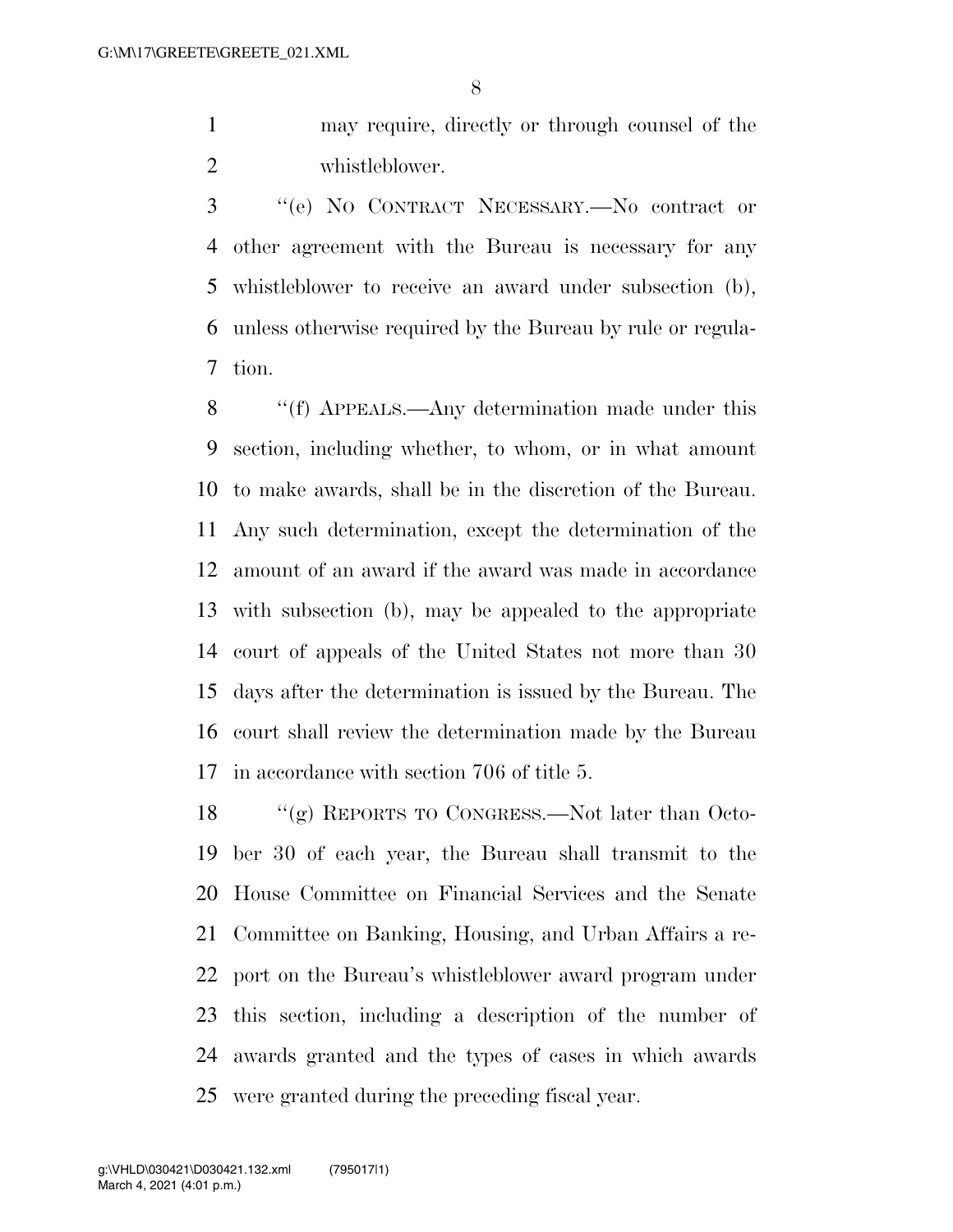1 "(h) PROTECTION OF WHISTLEBLOWERS.—

2  $\text{``(1) CONFIDENTIALITY.}$ 

3 "(A) IN GENERAL.—Except as provided in subparagraphs (B) and (C), the Bureau and any officer or employee of the Bureau, shall not disclose any information, including information provided by a whistleblower to the Bureau, which could reasonably be expected to reveal the identity of a whistleblower, except in ac- cordance with the provisions of section 552a of 11 title 5, United States Code, unless and until re- quired to be disclosed to a defendant or re- spondent in connection with a public proceeding instituted by the Bureau or any entity described in subparagraph (C). For purposes of section 552 of title 5, United States Code, this para- graph shall be considered a statute described in 18 subsection  $(b)(3)(B)$  of such section 552.

19 "'(B) EFFECT.—Nothing in this paragraph is intended to limit the ability of the Attorney General to present such evidence to a grand jury or to share such evidence with potential witnesses or defendants in the course of an on-going criminal investigation.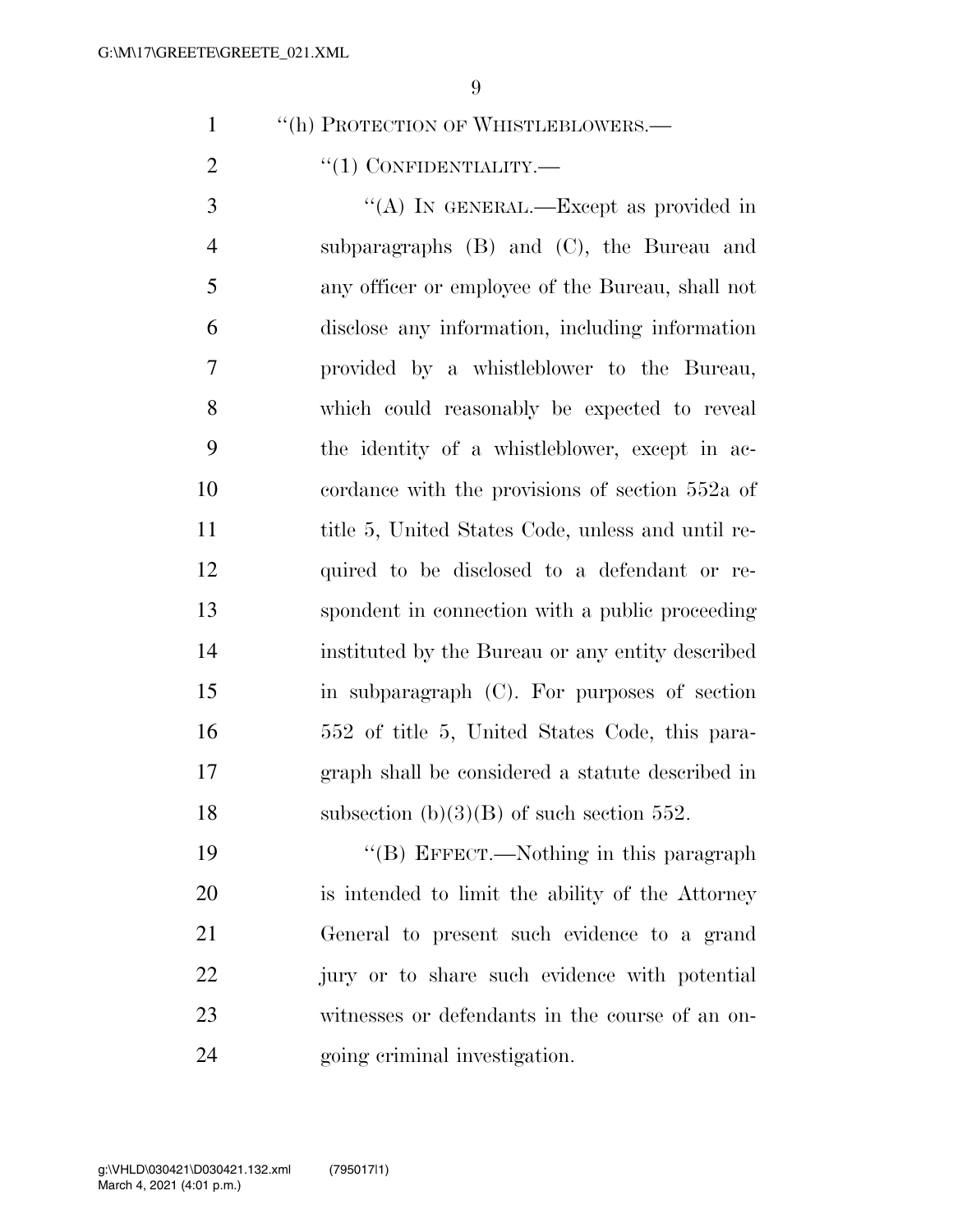| $\mathbf{1}$   | $\lq\lq (C)$ AVAILABILITY TO GOVERNMENT                                   |
|----------------|---------------------------------------------------------------------------|
| $\overline{2}$ | AGENCIES.-                                                                |
| $\mathfrak{Z}$ | "(i) IN GENERAL.—Without the loss                                         |
| $\overline{4}$ | of its status as confidential in the hands of                             |
| 5              | the Bureau, all information referred to in                                |
| 6              | subparagraph $(A)$ may, in the discretion of                              |
| 7              | the Bureau, when determined by the Bu-                                    |
| 8              | reau to be necessary or appropriate, be                                   |
| 9              | made available to-                                                        |
| 10             | "(I) the Department of Justice;                                           |
| 11             | "(II) an appropriate department                                           |
| 12             | or agency of the Federal Government,                                      |
| 13             | acting within the scope of its jurisdic-                                  |
| 14             | tion;                                                                     |
| 15             | "(III) a State attorney general in                                        |
| 16             | connection with any criminal inves-                                       |
| 17             | tigation;                                                                 |
| 18             | $\lq\lq$ (IV) an appropriate department                                   |
| 19             | or agency of any State, acting within                                     |
| 20             | the scope of its jurisdiction; and                                        |
| 21             | $\lq\lq(V)$ a foreign regulatory author-                                  |
| 22             | ity.                                                                      |
| 23             | $\lq\lq$ (ii)<br>MAINTENANCE<br>$\overline{\text{OF}}$<br><b>INFORMA-</b> |
| 24             | TION.—Each of the entities, agencies, or                                  |
| 25             | persons described in clause (i) shall main-                               |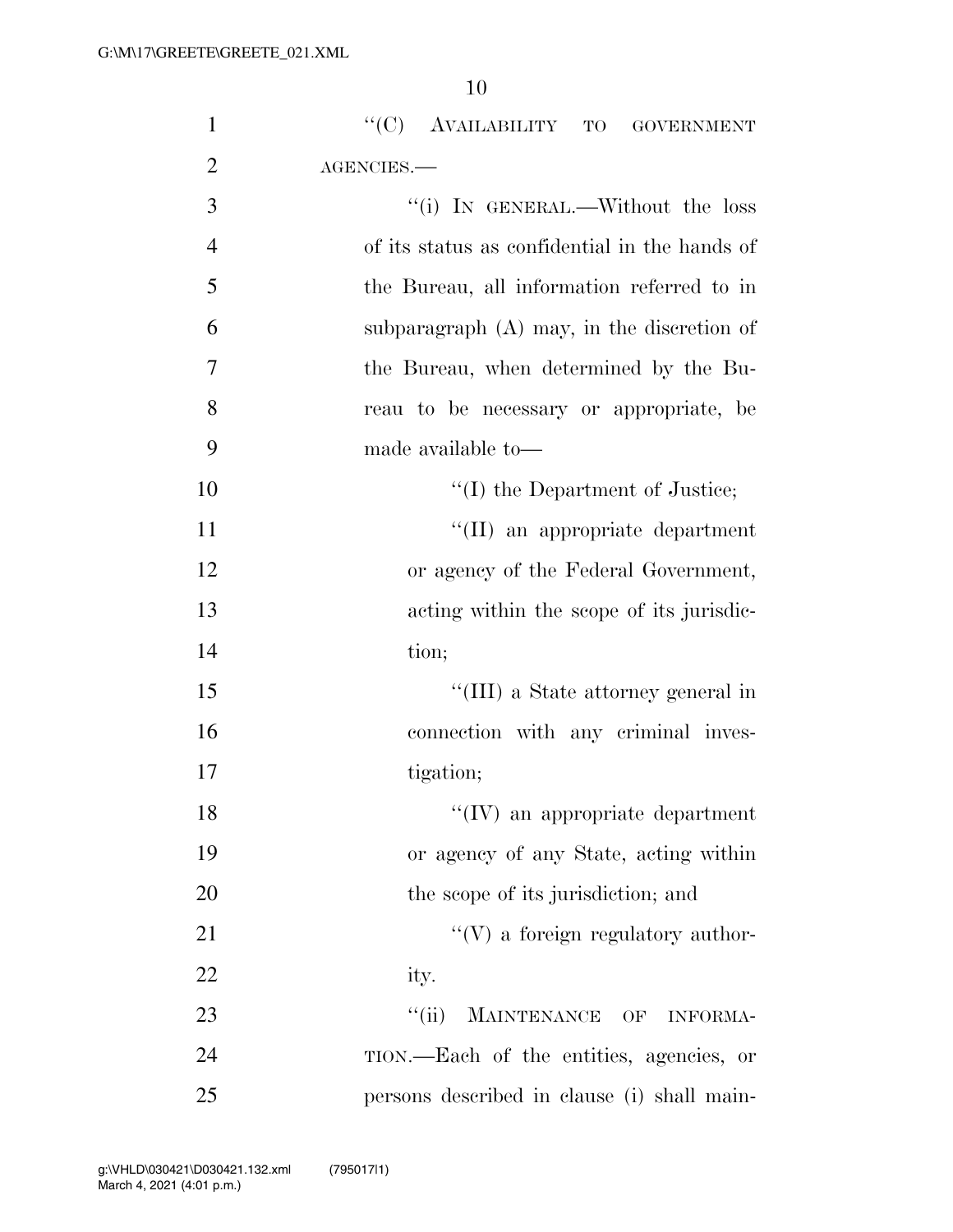|               | tain information described in that clause   |
|---------------|---------------------------------------------|
|               | as confidential, in accordance with the re- |
| $\mathcal{R}$ | quirements in subparagraph $(A)$ .          |

4 "(2) RIGHTS RETAINED.—Nothing in this sec- tion shall be deemed to diminish the rights, privi- leges, or remedies of any whistleblower under section 1057, any other Federal or State law, or under any collective bargaining agreement.

 ''(i) RULEMAKING AUTHORITY.—The Bureau shall have the authority to issue such rules and regulations as may be necessary or appropriate to implement the provi- sions of this section consistent with the purposes of this section.

 ''(j) ORIGINAL INFORMATION.—Information sub- mitted to the Bureau by a whistleblower in accordance with rules or regulations implementing this section shall not lose its status as original information solely because the whistleblower submitted such information prior to the effective date of such rules or regulations, provided such information was submitted after the date of enactment of this section.

22 "(k) PROVISION OF FALSE INFORMATION.—A whis- tleblower who knowingly and willfully makes any false, fic- titious, or fraudulent statement or representation, or who makes or uses any false writing or document knowing the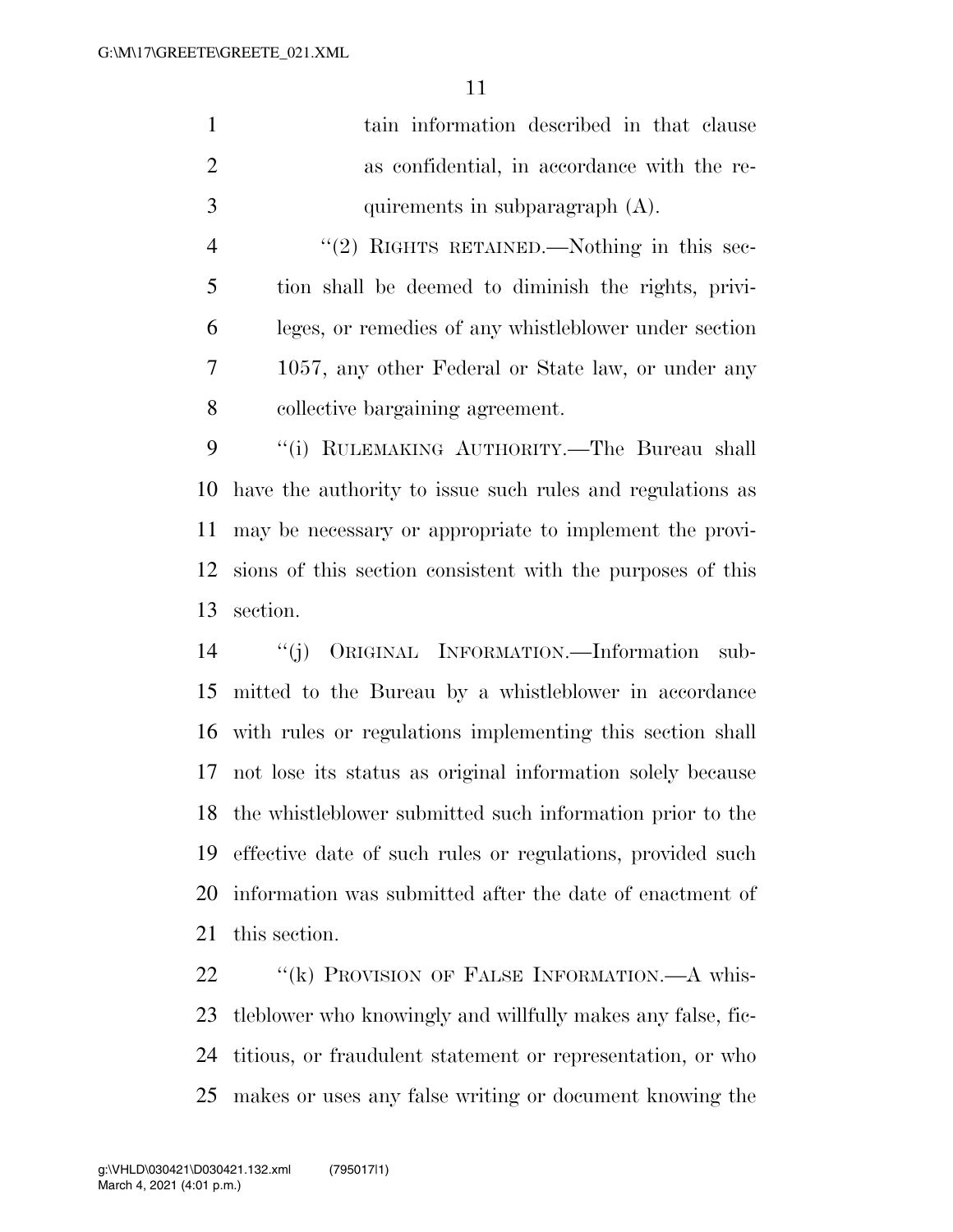same to contain any false, fictitious, or fraudulent state- ment or entry, shall not be entitled to an award under this section and shall be subject to prosecution under sec-tion 1001 of title 18, United States Code.

 ''(l) UNENFORCEABILITY OF CERTAIN AGREE-MENTS.—

7 "(1) NO WAIVER OF RIGHTS AND REMEDIES.— Except as provided under paragraph (3), and not- withstanding any other provision of law, the rights and remedies provided for in this section may not be waived by any agreement, policy, form, or condition of employment, including by any predispute arbitra-tion agreement.

14 "(2) NO PREDISPUTE ARBITRATION AGREE- MENTS.—Except as provided under paragraph (3), and notwithstanding any other provision of law, no predispute arbitration agreement shall be valid or enforceable to the extent that it requires arbitration of a dispute arising under this section.

20 "(3) EXCEPTION.—Notwithstanding paragraphs (1) and (2), an arbitration provision in a collective bargaining agreement shall be enforceable as to dis- putes arising under subsection (a)(4), unless the Bu- reau determines, by rule, that such provision is in-consistent with the purposes of this title.''.